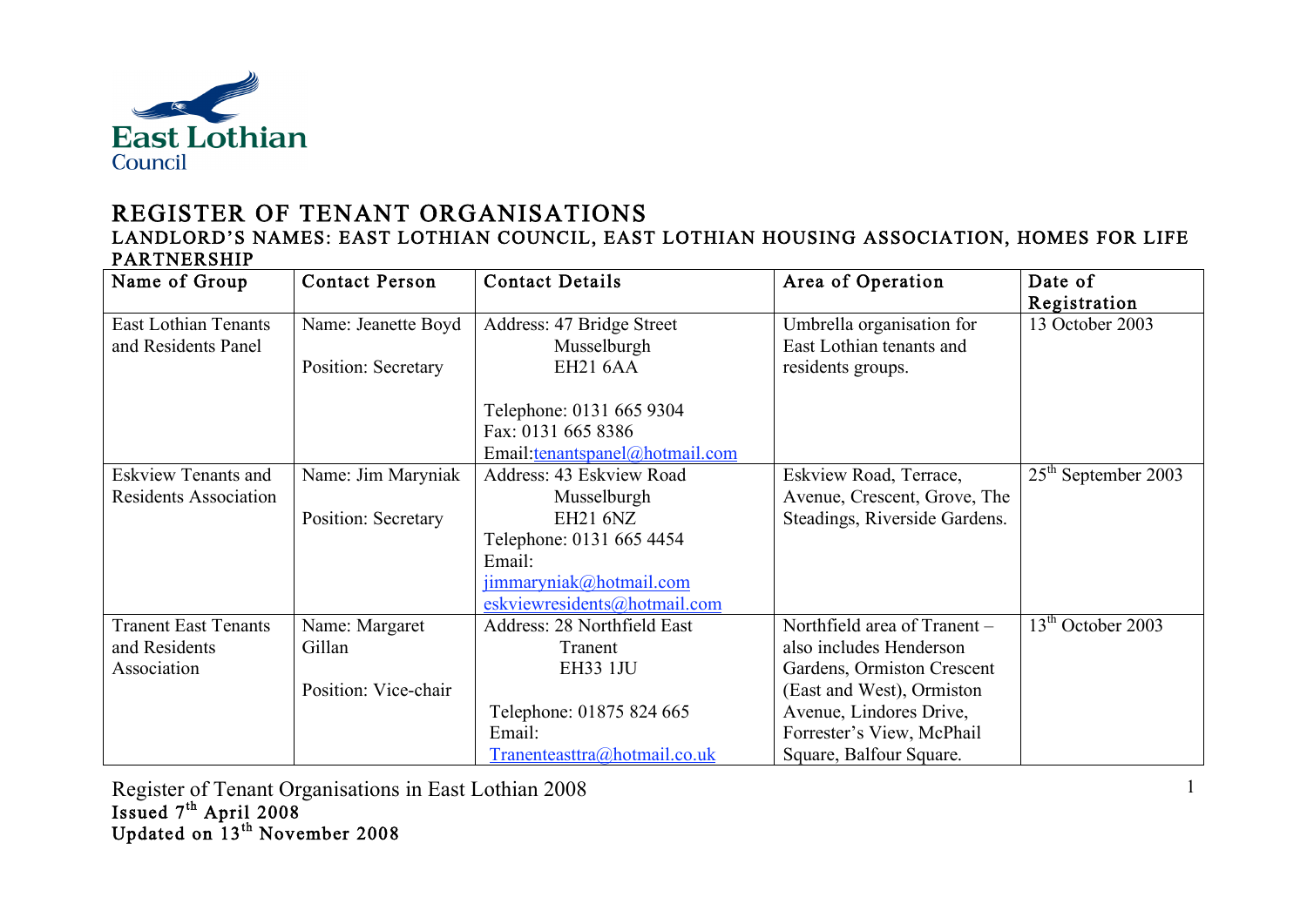| Name of Group                | <b>Contact Person</b> | <b>Contact Details</b>                            | Area of Operation                                       | Date of<br>Registration |
|------------------------------|-----------------------|---------------------------------------------------|---------------------------------------------------------|-------------------------|
| Ravensheugh Tenants          | Name: Fiona Wood      | Address: 59 Ravensheugh Road,                     | Ravensheugh Road,                                       | $13th$ October 2003     |
| and Residents                |                       | Musselburgh                                       | Ravensheugh Crescent,                                   |                         |
| Association                  | Position: Secretary   | <b>EH21 7SZ</b>                                   | Mayville Bank, Hope Place,                              |                         |
|                              |                       | Telephone: 0131 665 3680                          | Haddington Road (no.s 1-5)                              |                         |
|                              |                       | Email: $\frac{\text{aignish}(a)}{\text{aol.com}}$ |                                                         |                         |
| Pinkie Tenants and           | Name: James           | Address: 25 Pinkie Avenue                         | Pinkie area of Musselburgh -                            | $25th$ September 2003   |
| <b>Residents Association</b> | MacLeod               | Musselburgh                                       | also includes 1-43 Edenhall                             |                         |
|                              |                       |                                                   | Road and 67-77 Pinkie Road                              |                         |
|                              | Position: Chair       | Telephone: 07857276976                            |                                                         |                         |
|                              |                       | Email:                                            |                                                         |                         |
|                              |                       | james.macleod85@hotmail.com                       |                                                         |                         |
| <b>Windsor Park Tenants</b>  | Name: Jeanette Boyd   | Address: 34 Windsor Park Terrace                  | Windsor Park, Windsor Park                              | $25th$ September 2003   |
| and Residents                |                       | Musselburgh                                       | Terrace, Ashgrove, Ashgrove                             |                         |
| Association                  | Position: Secretary   | <b>EH21 7QW</b>                                   | View, Ashgrove Place,                                   |                         |
|                              |                       | Telephone: 0131 665 1293                          | Windsor Park Drive, Windsor<br>Park Place, Pinkie Road, |                         |
|                              |                       | Email:                                            | Linkfield Road                                          |                         |
|                              |                       | jeanetteboyd342001@yahoo.co.uk                    |                                                         |                         |
| Nungate Tenants and          | Name: David Barrie    | Address: 2 Seggarsdean Park                       | Briery Bank, Gifford Road,                              | $13th$ March 2006       |
| <b>Residents Association</b> |                       | Haddington                                        | Giffordgate, Seggarsdean                                |                         |
|                              | Position: Chair       | <b>EH41 4NB</b>                                   | Park/Crescent/Terrace/Court                             |                         |
|                              |                       |                                                   | St Martin's                                             |                         |
|                              |                       |                                                   | Close/Gate/Place/Court                                  |                         |
|                              |                       |                                                   | Amisfield Place/Park                                    |                         |
|                              |                       |                                                   | Bearford Place, Monkrigg                                |                         |
|                              |                       |                                                   | Road/Place, Monkmains                                   |                         |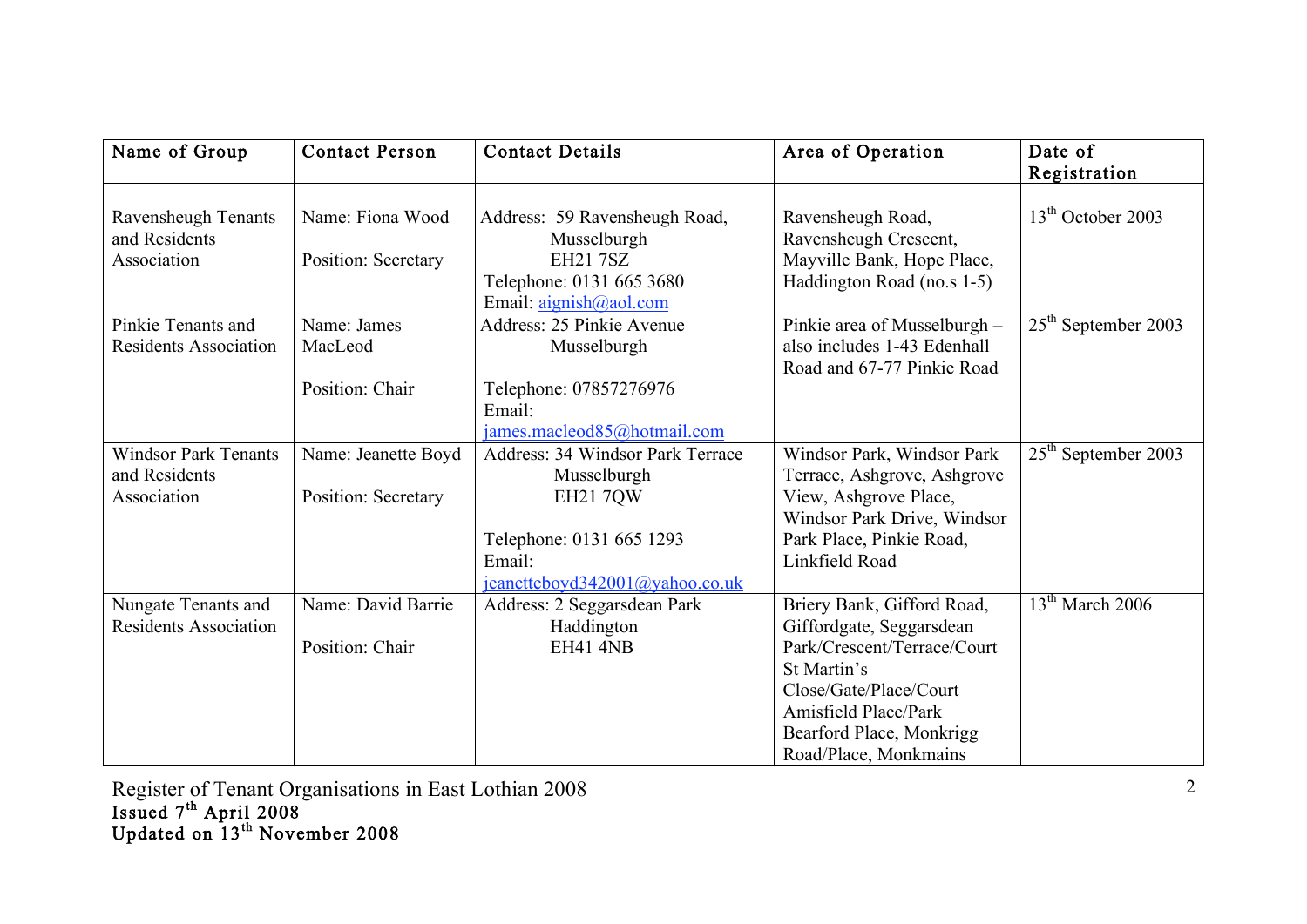| Name of Group               | <b>Contact Person</b> | <b>Contact Details</b>         | Area of Operation              | Date of                                 |
|-----------------------------|-----------------------|--------------------------------|--------------------------------|-----------------------------------------|
|                             |                       |                                |                                | Registration                            |
|                             |                       |                                | Road, Lynn Lea Avenue,         |                                         |
|                             |                       |                                | Lammermuir Crescent,           |                                         |
|                             |                       |                                | Lennox Road, Bridge Street,    |                                         |
|                             |                       |                                | Ford Road, Tyne Court,         |                                         |
|                             |                       |                                | Donollie Gardens,              |                                         |
|                             |                       |                                | Whittinghame Drive, Park       |                                         |
|                             |                       |                                | Road, Kirkview, Priory Walk,   |                                         |
|                             |                       |                                | <b>Goodalls Place</b>          |                                         |
| Goose Green Tenants         | Name: Susan Scoots    | Address: Goose Green Tenants & | Goose Green Road, Goose        | 18 <sup>th</sup> October 2006           |
| and Residents               |                       | Residents Group                | Green Crescent, Goose Green    |                                         |
| Association                 | Position: Secretary   | $c/o$ ELTRP                    | Avenue, Goose Green Place,     |                                         |
|                             |                       | 47 Bridge Street               | Balcarres Place, Balcarres     |                                         |
|                             |                       | Musselburgh                    | Road, Old Course Gate, 1, 2    |                                         |
|                             |                       | <b>EH21 6AA</b>                | & 3 Eskview East, Millhill     |                                         |
|                             |                       |                                | Brae Flats, facing High Street |                                         |
|                             |                       | Telephone: 0131 665 9304       |                                |                                         |
| <b>Tranent West Tenants</b> | Name: Anne Jones      | Address: 25 Meetinghouse Drive | New Row, Bridge Street,        | $\overline{11}$ <sup>th</sup> June 2007 |
| & Residents                 |                       | Tranent                        | Elphinstone Road, Caponhall    |                                         |
| Association                 | Position: Secretary   | EH33 2HU                       | Road, Potters Path,            |                                         |
|                             |                       |                                | Coronation Place,              |                                         |
|                             |                       | Telephone: 01875 616 225       | Meetinghouse Drive, Caesar     |                                         |
|                             |                       | Email: twtra@hotmail.co.uk     | Road, John Crescent, Kerr      |                                         |
|                             |                       |                                | Road, Caponhall Drive,         |                                         |
|                             |                       |                                | McNeill Walk, McNeill Way,     |                                         |
|                             |                       |                                | McNeill Path, George Way,      |                                         |
|                             |                       |                                | Kings Road                     |                                         |